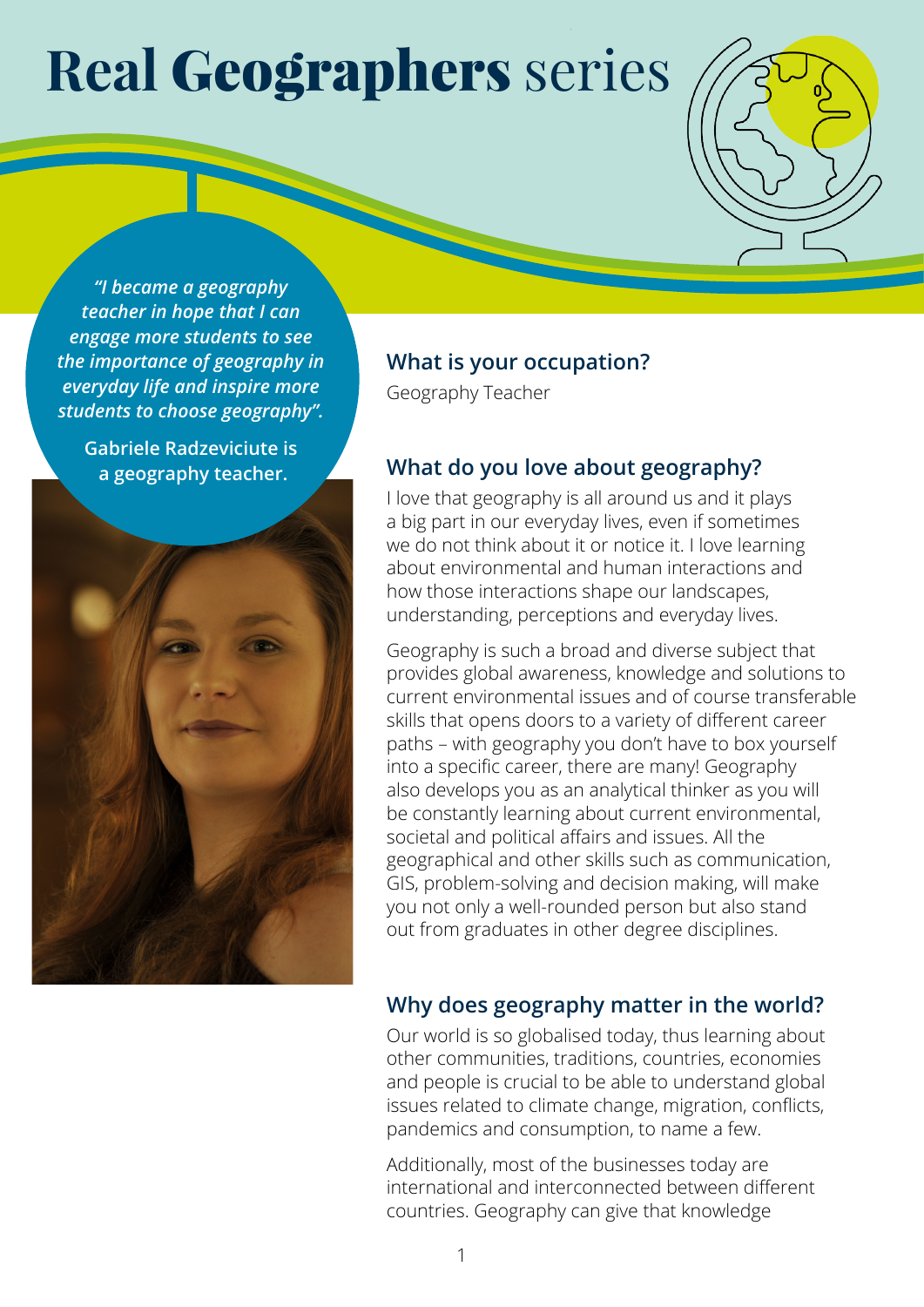# Real Geographers series



of understanding cultures and working practices, which will help a person to succeed in a job or business, as well as to become globally aware and empathetic towards others. Furthermore, geography helps us to learn how societies have developed in the past and help us to plan for the future. Same with physical geography, it helps us to learn how processes happened in the past, so we can anticipate what is to happen in the future and plan for it accordingly.

### **Why did you decide to become a geography teacher?**

When I was a student, I had such inspirational geography teachers who supported my passion and curiosity for geography. They encouraged me to pursue geography at A-Level and then for an undergraduate degree. It made me realise that I want to give something back to education. I became a geography teacher in hope that I can engage more students to see the importance of geography in everyday life and inspire more students to choose geography at university, postgraduate studies or as a career.

### **Why do you think it is important to get students excited about geography as a subject?**

Soon these students will be the ones that will have to make decisions, innovative and effective solutions to different geographical issues that our world is and will face. Having that foundational knowledge of physical and human geography will help them to make sensible judgements and decisions and will prompt them to become better and more aware global citizens. They will then have the skills and knowledge needed to make positive change for our environment and societies.

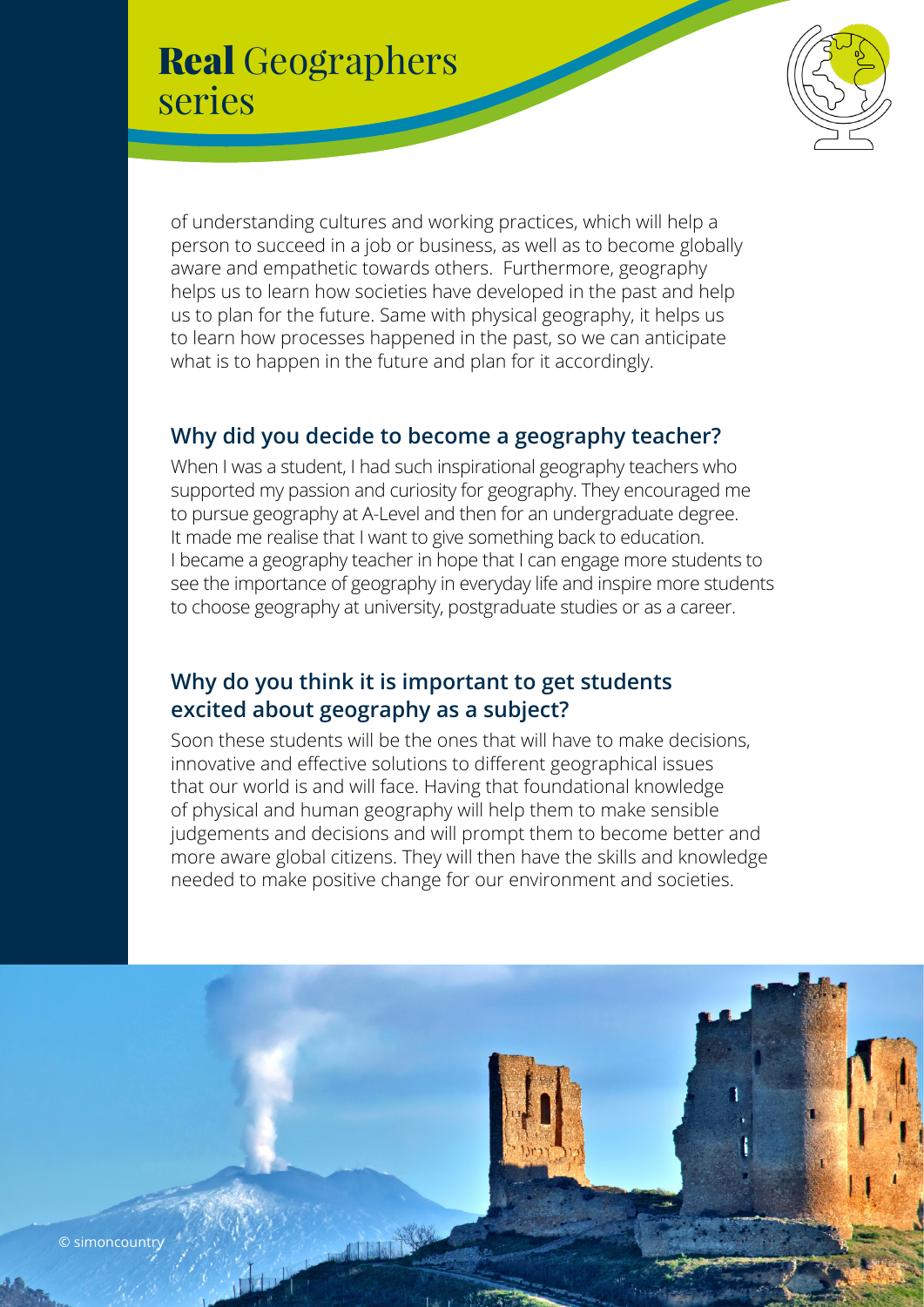# Real Geographers series



### **What are your most pressing environmental concerns? / What environmental issues should we all care about?**

Firstly, I think the one environmental concern that only a few talks about is food waste. According to the [Institute of Food Science & Technology,](https://www.ifst.org/) every year 1.3 billion tonnes of food is wasted. All this food could feed so many hungry people, who cannot afford it. Therefore, I strongly believe that we need to work towards wasting less food, starting with learning how to consume food sustainably and using that food surplus for a good cause to feed those that require healthy nutrition.

My second environmental concern is the need to start caring more about land and air pollution. Human industrial activities, unsustainable agriculture, mining for resources, chemical factories are all degrading our land, soil and air quality by releasing natural and man-made chemicals in very high concentrations, which in turn affects human health and the health of the environment worldwide. With most of the man-made chemicals, we don't know the long-term effects on human and environmental health, but we do know that the land and air will become more polluted as more countries develop, become wealthier and need ways to sustain their economies.

### **Where is your favourite destination in the world from the point of view of a geographer?**

I love volcanoes, so for me, my favourite destination would be somewhere where there is a volcano that I can visit and explore all of the unique geological landforms and deposits it creates. Volcanic landscapes show the interaction between humans and nature perfectly, they can bring so many benefits to the communities living nearby but at the same time can make those communities very vulnerable and at-risk in a matter of minutes.

## **What would you say to students passionate about the world and thinking about taking their geography studies further?**

Geography is such a versatile subject and can lead to a broad range of career pathways. It is also a very valued subject in workplaces as geography graduates have a variety of different transferable, practical, soft and field skills, as well as that broad understanding of the physical and human environment that can strongly support other subjects.